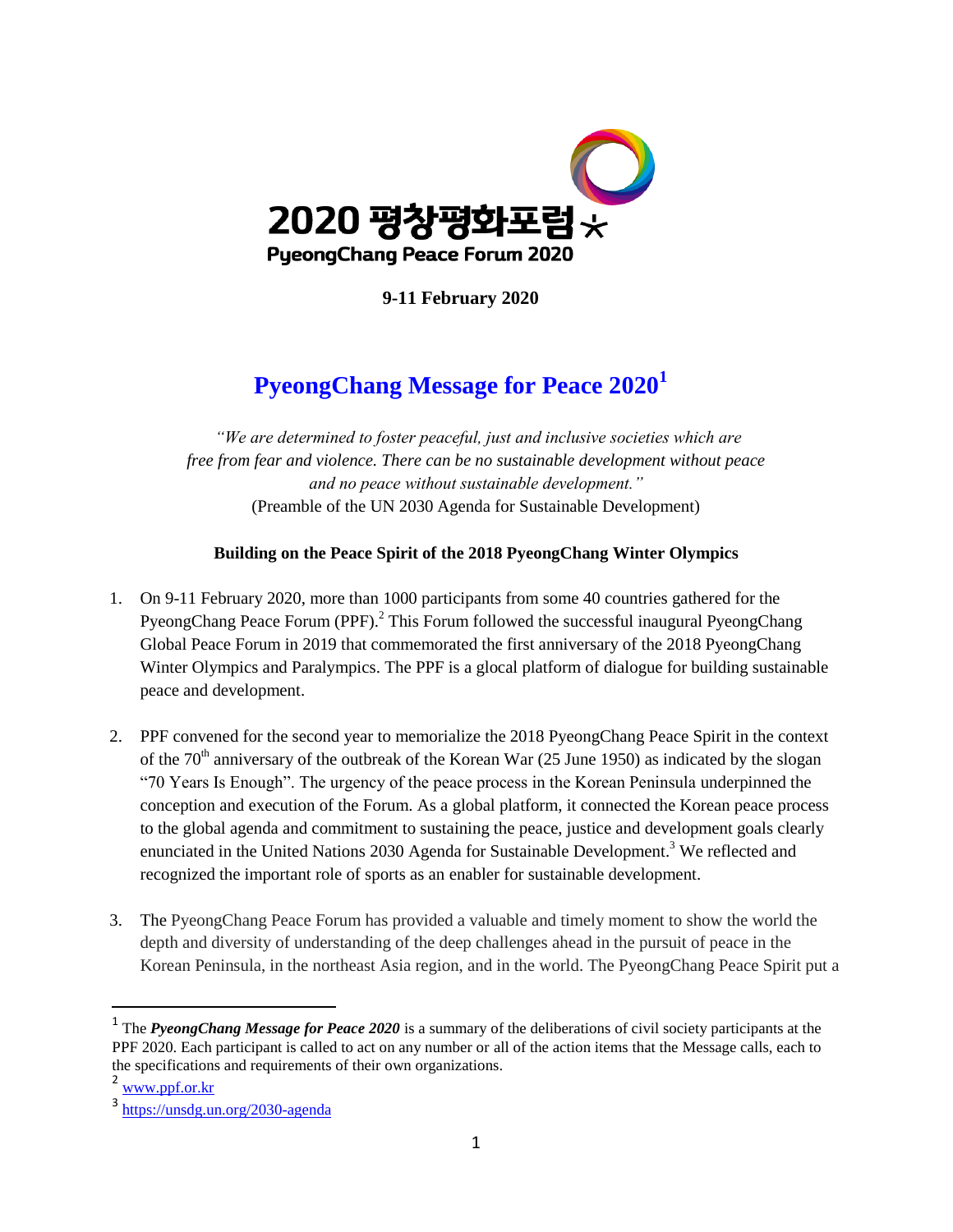spotlight on the courage, hope and resolve of the Korean people over many decades to overcome these deep challenges. This Message from PyeongChang demonstrates the commitment and initiatives of people around the world for peace and justice.

- 4. We joined with the City of PyeongChang and the Province of Gangwon in undergirding their role that led to the Summits among political leaders of North and South Korea and the United States of America aimed at ending the Korean War and forging a peace agreement that permanently replaces the armistice agreement on 27 July 1953. PPF 2020 continues to advocate for a just, durable and lasting peace in the Korean Peninsula.
- 5. We convened as a Forum cognizant of the legacy of previous international gatherings of civil society, among them the Hague Appeal for Peace in 1999, the [Millennium NGO Forum on Strengthening the](http://www.sefidvash.net/rcgg/htms/mfd_ing.htm)  [UN for the 21](http://www.sefidvash.net/rcgg/htms/mfd_ing.htm)<sup>[st](http://www.sefidvash.net/rcgg/htms/mfd_ing.htm)</sup> [Century](http://www.sefidvash.net/rcgg/htms/mfd_ing.htm) <sup>4</sup>(New York, 22-26 May 2000), [International Civil Society Week](https://www.civicus.org/icsw/)<sup>5</sup> (Belgrade, Serbia, 8-12 April 2019) and the People's Assembly<sup>6</sup> (New York, 24-25 September 2019) on the eve of the 74th UN General Assembly, which each in their own way offered a collective vision for the prospering of justice, peace, human rights, sustainable development, and the revitalization of the United Nations. This PPF2020 Message proceeds from and builds on the [PyeongChang Declaration](https://gcap.global/wp-content/uploads/2019/04/PyeongChang-Declaration-for-Peace-2019-Final-%EC%9D%B8%EC%87%84%EC%9A%A9-%EC%88%98%EC%A0%95.pdf)  for Peace 2019 - [Sustainable Future for All: Ending War, Guaranteeing Peace,](https://gcap.global/wp-content/uploads/2019/04/PyeongChang-Declaration-for-Peace-2019-Final-%EC%9D%B8%EC%87%84%EC%9A%A9-%EC%88%98%EC%A0%95.pdf) as well as the [Resolution on the Peace Process in the Korean Peninsula and Northeast Asia](http://www.pnnd.org/sites/default/files/i/pgpf_2019_resolution_for_peace_in_korean_peninsula_and_northeast_asia_.pdf) issued on 11 February 2019.
- 6. This year"s Forum claimed its stake in offering a collective vision that links peacebuilding and disarmament to the Sustainable Development Goals (SDGs), underscoring the indivisibility, interdependence and intersectionality of all the goals. The Forum underscored the need to be in solidarity with everyone defending the human rights of peoples and the integrity of the planet. It also spotlighted the importance of religious and interfaith cooperation in the pursuit of peace given the role religions have played in both conflict and peace situations.
- 7. The Forum met at a time when multilateralism is in crisis as a consequence of increased unilateralism and national populism in national settings thereby weakening commitments of member states to UN agreements that address global challenges such as the climate crisis and the massive displacement and forced migration of peoples. We reaffirm our fundamental commitment to fostering a robust multilateralism that upholds the values, norms and standards defined in the UN Charter (1945) and the Universal Declaration of Human Rights (1948).
- 8. In consideration of the above, the PPF2020 has resolved to focus on the following areas of concern and offers possibilities to act upon them.
- 9. We appreciate the hospitality of the City of PyeongChang, the Province of Gangwon, the Korea International Cooperation Agency (KOICA) and the PyeongChang 2018 Legacy Foundation. This

<sup>&</sup>lt;sup>4</sup> [http://www.sefidvash.net/rcgg/htms/mfd\\_ing.htm](http://www.sefidvash.net/rcgg/htms/mfd_ing.htm)

<sup>5</sup> <https://civicus.org/icsw/>

<sup>6</sup> <https://gcap.global/wp-content/uploads/2019/10/Peoples-Assembly-Declaration-2019.pdf>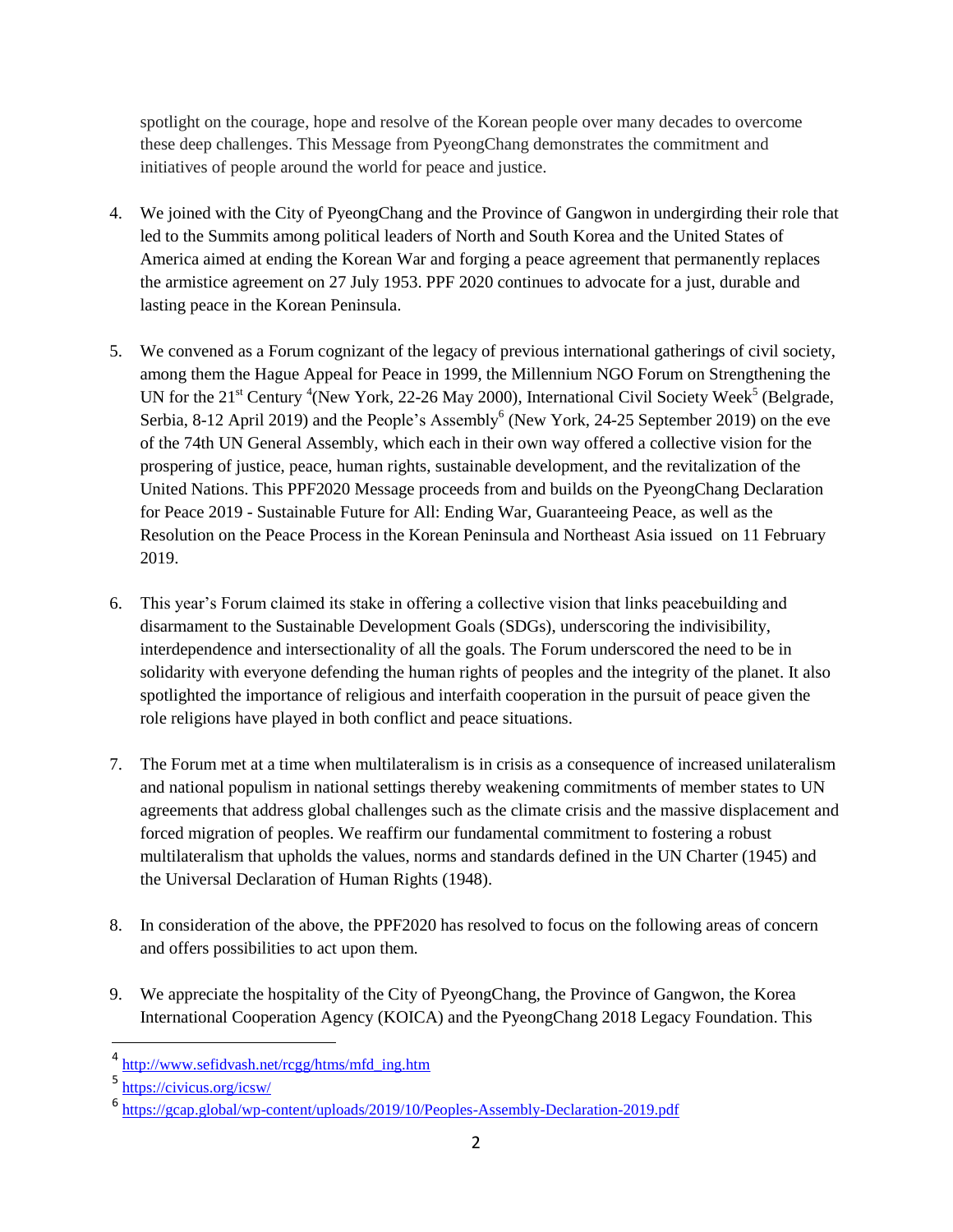Message comprises the perspectives and commitments of civil society participants of the following tracks and pillars of the PPF 2020 that met over three days of intensive deliberations:

- **A.** Peace in the Korean Peninsula Now, and in the World
- **B.** Fulfilling the Promise of the 2030 Agenda for Sustainable Development
- **C.** Accelerating Action and Accountability for SDG 16+
- **D.** Multilateralism Reaffirmed in the 2030 Agenda
- **E.** UN2020 Initiative: The UN at 75
- **F.** Sports, Peace and the SDGs
- **G.** Peace, Disarmament and the SDGs
- 10. We call on all actors, including Member States, UN bodies, multilateral agencies, donors, the private sector, think tanks, research institutions, and all peoples of the world to commit to the 2030 Agenda for Sustainable Development, to the full protection of human rights, to the reduction of inequalities, and to the pursuit and flourishing of peace. As civil society actors, we pledge to do our part. We urge everyone to do the same.

### **A. Peace in the Korean Peninsula Now, and in the World**

- 11. PPF2020 commits to continue support for the Korea peace process, recognizing that peace is the expressed desire and a human right of the people of the Korean Peninsula. We call upon all international, governmental and civil society actors concerned to take urgent steps to sustain and accompany the peace process to end the Korean War and sign a Korean peace agreement among parties concerned.<sup>7</sup>
- 12. Replacing the current armistice agreement (27 July 1953) with a peace will unleash the momentum for stability, security and prosperity of the Korean peninsula thus enabling both Koreas to achieve the [Sustainable Development Goals \(](https://sustainabledevelopment.un.org/sdgs)SDGs), which will ultimately promote a just, durable and lasting peace in the Peninsula, Northeast Asia and the world.
- 13. We express grave concern that little progress has been made since leaders have not undertaken the next urgent and concrete steps to conclude a peace agreement that includes denuclearization and puts an end to the war in the Korean Peninsula following the DPRK-US Summit on 27-28 February 2019 in Hanoi, Vietnam, and again at the meeting of leaders of the Koreas and the US at the Demilitarized Zone (DMZ) in Panmunjom on 30 June 2019. We appeal to all parties to take concrete steps to establish a Northeast Asia nuclear-weapons free zone.
- 14. Recalling the Resolution for Sustaining Peace Process in Korean Peninsula and Northeast Asia, adopted at the First PPF2019, we reiterate our call on all governmental and civil society actors concerned to make an urgent and collective effort to resume peace talks utilizing a multiplicity of mechanisms to break through the impasse. It would be unfortunate if the stalled peace process in the

<sup>&</sup>lt;sup>7</sup> Examples of ongoing international campaigns include [Global Campaign for a Peace Treaty](https://koreapeacetreatyncck.wordpress.com/) ([https://koreapeacetreatyncck.wordpress.com/\)](https://koreapeacetreatyncck.wordpress.com/) and the [Korea Peace Now Campaign](https://koreapeacenow.org/) [\(https://koreapeacenow.org/\)](https://koreapeacenow.org/).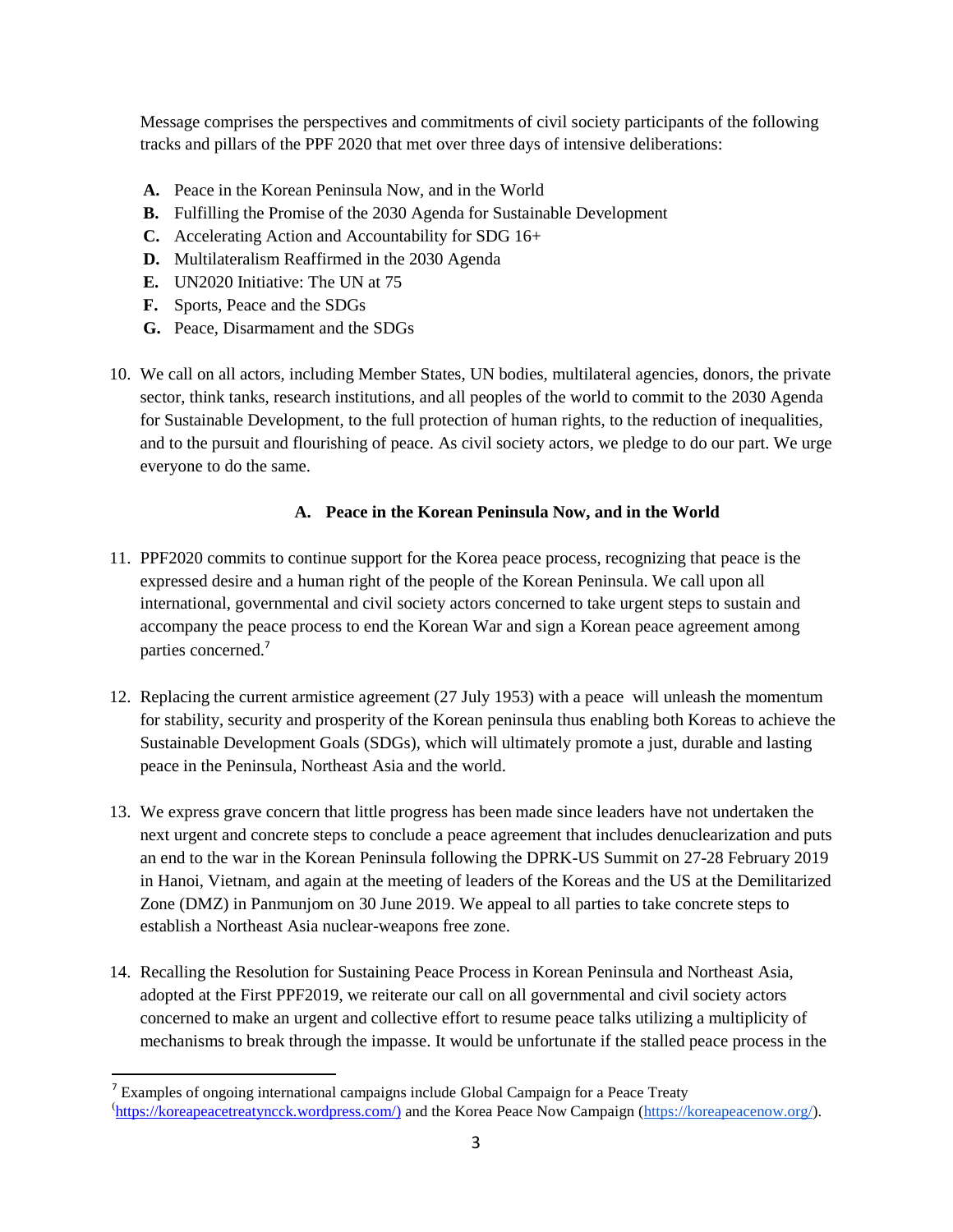Korean Peninsula relapses into a provocative and intimidating arms race and rivalry in Northeast Asia.

### **B. Fulfilling the Promise of the 2030 Agenda for Sustainable Development**

- 15. On 25 September 2015, the 193 Member States of the UN adopted the 2030 Agenda for Sustainable Development with the purpose of Transforming our World. The agenda is universal for all countries, whether in the North or South, calling on both developing and developed countries to common responsibilities and accountabilities in their implementation and achievement. One core principle of the agenda is "Leave No One Behind" – which creates a responsibility to ensure this agenda reaches those that are most marginalized and vulnerable. The Agenda has 17 SDGs which cover the most urgent, prevalent and shared global challenges from inequality to peace, climate to poverty, and gender inequality to ending hunger.
- 16. People all over the world, in every country, every day, suffer from the overlapping impacts of inequality, poverty, violence, discrimination, militarization, environmental degradation and a shrinking of their human rights. We can no longer accept this as our norm. Climate change threatens our existence, and the children and young people of the world are calling on us to stand with them.
- 17. We are not on track to meet the SDGs. We must exert significantly more effort and invest more resources to achieve the goals. We call on Governments to deliver with urgency and political determination on the global commitments made in 2015 in relation to the [Paris Climate Agreement,](https://unfccc.int/process-and-meetings/the-paris-agreement/the-paris-agreement) and other agreements like the [Escazu Agreement](https://treaties.un.org/Pages/ViewDetails.aspx?src=TREATY&mtdsg_no=XXVII-18&chapter=27&clang=_en) on environmental human rights  $(2018)$ ,  $8$  the Sendai [Framework for Disaster Risk Reduction](https://www.preventionweb.net/files/43291_sendaiframeworkfordrren.pdf) (2015),<sup>9</sup> the Women, [Peace and Security Agenda](https://documents-dds-ny.un.org/doc/UNDOC/GEN/N00/720/18/PDF/N0072018.pdf?OpenElement) (UN  $SCR1325)^{10}$ , and the 2030 Agenda for Sustainable Development.
- 18. People's movements and organizations, civil society and individuals, will together mobilize (through Assemblies, demonstrations, and other interventions) on peace, SDGs and climate through Stand Together Now Campaign<sup>11</sup> during the Global Week of Action facilitated by the Action for Sustainable Development<sup>12</sup> and Global Week to Act for SDGs facilitated by the UN SDGs Action Campaign<sup>13</sup> in September 2020 as well as campaigns on International Day of Peace<sup>14</sup>. They will bring pressure and attention to bear on governments to deliver the SDG agenda, and recognize the critical prerequisites of ensuring peace and responding to the climate crisis to deliver the SDGs. We will critically come together in "People"s Assemblies" at local, national, regional levels, culminating in global mobilizations at the UN in September 2020.

 $\overline{a}$ 8 <http://bit.ly/2SUDlHX>

<sup>&</sup>lt;sup>9</sup> <http://bit.ly/2urvNmR>

<http://bit.ly/2HXCbVP>

<sup>11</sup> <https://www.standtogethernow.net/stand-together-now/>

<sup>&</sup>lt;sup>12</sup> <https://action4sd.org/>

<sup>&</sup>lt;sup>13</sup> <https://act4sdgs.org/>

<sup>14</sup> <https://internationaldayofpeace.org/>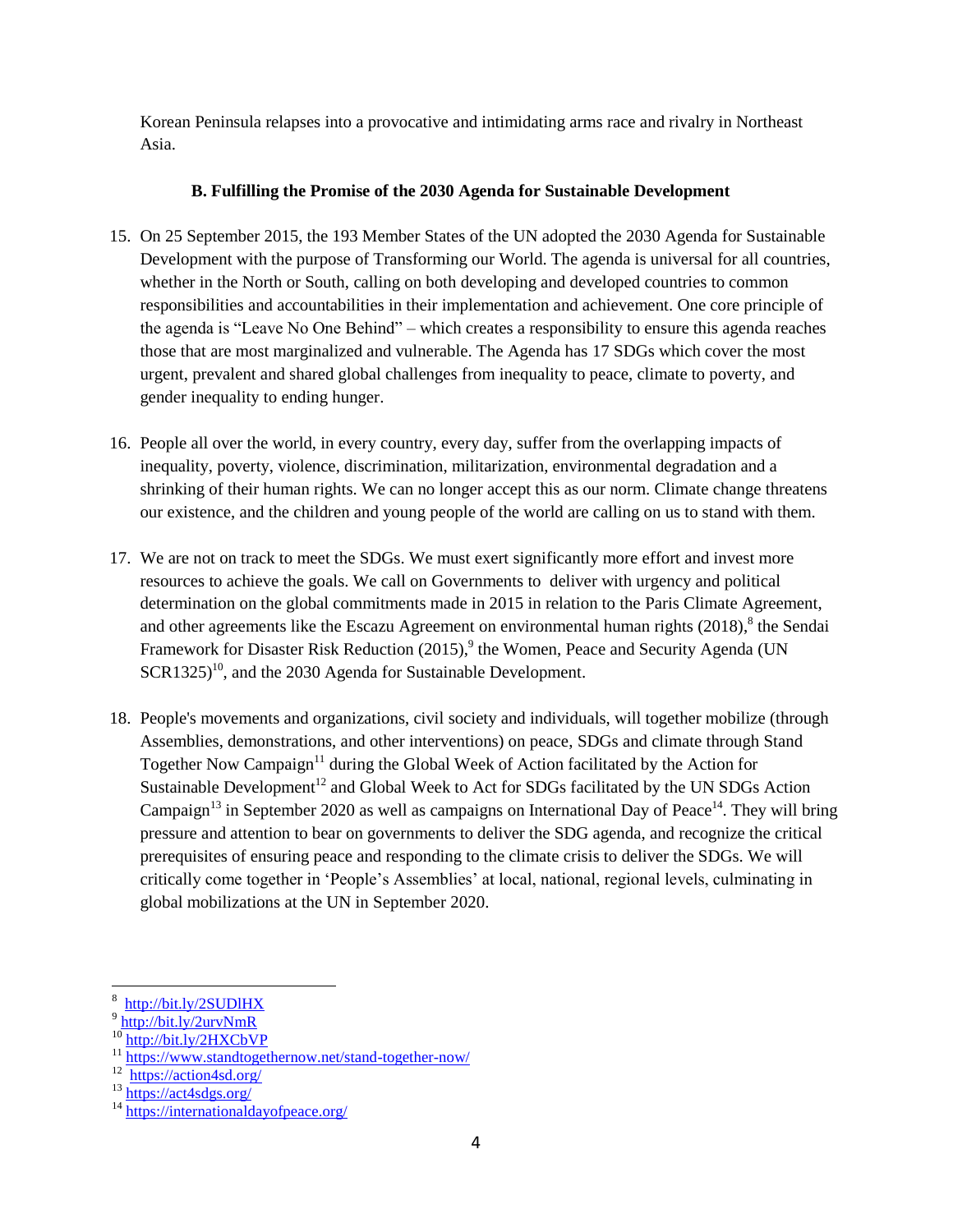- 19. Through these "Peoples Assemblies" we will bring the thoughts, experiences, policies, ideas, solutions and participation of people across the world to inform and guide the key UN processes, especially the [UN@75 dialogues](https://www.un.org/en/un75/join-conversation) as well as the [Beijing+25](https://www.unwomen.org/en/csw/csw64-2020) processes. Civil society groups commit to unite to support a just, responsible, innovative and accountable multilateral system beyond the UN"s 75th year.
- 20. "The spirit of Agenda 2030 requires the robust participation of the peoples of the world so that the benefits of multilateralism are felt in their daily lives...We must dismantle the hurdles to physical and political access to United Nations processes, to achieve internationally agreed development goals and social justice agendas."<sup>15</sup>

### **C. Accelerating Action and Accountability for SDG 16+**

- 21. Addressing the underlying causes of conflict, insecurity, and systemic injustice is best done through long-term, upstream investments and early action to address marginalization and inequalities, promoting inclusion, and supporting economic and human development.
- 22. We reaffirm our support and endorsement for the Rome Civil Society Declaration on  $SDG16+^{16}$ which calls for accelerated action and accountability for SDG16+. We call on governments to adopt all the recommendations outlined in the Rome Declaration. To do this, governments must ensure that more diverse stakeholders are engaged and consulted in peace, justice and governance processes at all levels, striving to reach those furthest behind first.
- 23. Progress towards achieving SDG16+ remains uneven, off-track, and in many cases reneging on agreed commitments. The international community must step up all efforts to achieve SDG16+, including by implementing SDG16+ in an integrated and people-centered manner. This entails fostering inclusive partnerships with civil society, by scaling up political and financial commitments to proactively address the root causes of conflict and violence. It also requires the protection and expansion of civic space, and curtailing broader injustices and human rights abuses in all their forms, and at all levels.

### **D. Multilateralism Reaffirmed in the 2030 Agenda**

- 24. We commit to support multilateralism that reduces inequalities of wealth, power and resources within our ecological limits, as manifest in the climate emergency.
- 25. Multilateralism is underpinned by key principles in accordance with state responsibility to promote, protect and fulfill human rights as manifest in the legally binding instruments and political commitments/action plans adopted at the heads of state and government level. It also respects the

<sup>&</sup>lt;sup>15</sup> See Paragraph 23, Declaration of CoNGO (Conference of Nongovernmental Organizations in Consultative Relationship with the United Nations) on the Occasion of the 75th Anniversary of the United Nations, [http://bit.ly/327uFkv.](http://bit.ly/327uFkv)

<sup>16</sup> <https://tapnetwork2030.org/romedeclaration/>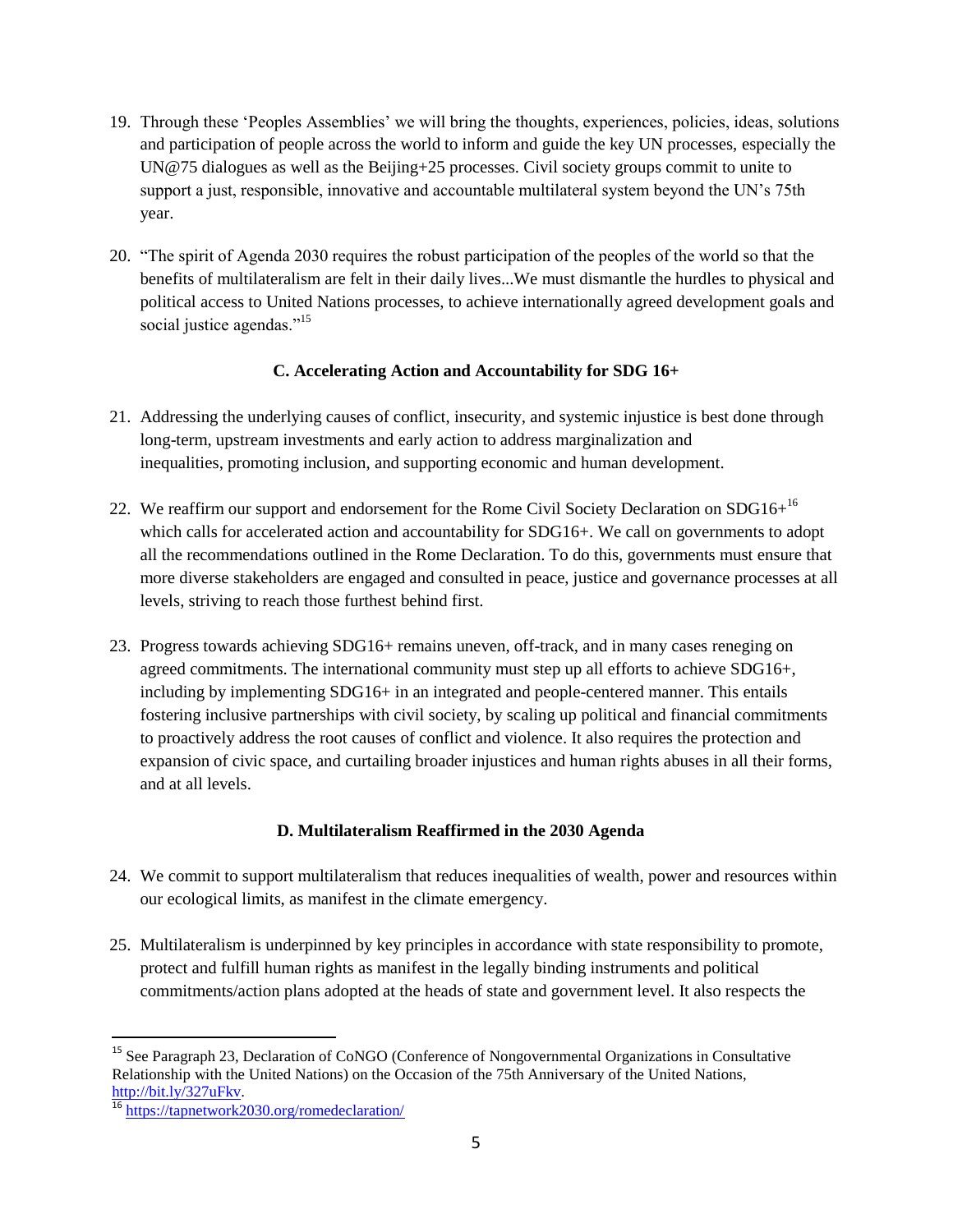extraterritorial responsibilities of state and non-state actors, in particular corporations. It recognizes the essential role of the public sector in the provision of social services, regulatory capacity and access to justice. These principles ensure sovereign national policy space - across development, fiscal and judicial policy, address inequalities between and within countries, are based on the notion of equity and justice, acknowledge women"s human rights, and respect ecological limits.

- 26. The plans of action and policy recommendations of international organizations including the United Nations must fulfill these principles and Member States must demonstrate the political will and provide the necessary resources to translate these principles into action. They must also reconfigure the global governance architecture to be coherent with these principles and values.
- 27. Mutually reinforcing global systems that perpetuate inequalities thrive on the power imbalances of patriarchy, militarism, financialization, undemocratic governance and the criminalization of dissent – all of which are intensified by trade and investment agreements (known as economic agreements and partnerships), the intellectual property rights regime and unfettered "digitalization".
- 28. Overcoming constraints to such multilateralism and related state responsibilities that are predicated on human rights, peace and justice will require action that includes (and is not limited to):
	- Universal tax agreement and authority as a first step to building a fair and coherent global economic system
	- Eradication of militarization of conflict resolution
	- Dismantling patriarchy for the full realization of women"s rights
	- Global partnership between states for sustainable development

Tackling obstacles as well as promoting cooperation must be in the forefront of a just and accountable multilateral system.

# **E. UN2020 Initiative:<sup>17</sup> The UN at 75**

- 29. We are facing a twin crisis of democracy and multilateralism. Civil society advocates are deeply concerned about a UN system that is under-resourced, under attack, underutilized, and unable to respond adequately to the many challenges facing humanity and the planet. There is an urgent need to revitalize and strengthen the UN system so that it will be able to meet the challenges of this century, and to avoid repeating the catastrophic failures of the last century.
- 30. We need a strong and effective UN to facilitate the deep global cooperation necessary to achieve Agenda 2030 and make progress on the wider peace and disarmament agenda. Proponents in favor of a strengthened, transformed multilateral system recognize the 75th anniversary of the UN as an important opportunity to hold governments accountable to the commitments they made to the UN Charter in 1945, and to mobilize the necessary public support to demand that world leaders develop meaningful, progressive and transformative improvements to global institutions and policy, through a UN75 Summit dedicated for this purpose.

<sup>&</sup>lt;sup>17</sup> See UN2020 Initiative at [http://un2020.org/.](http://un2020.org/)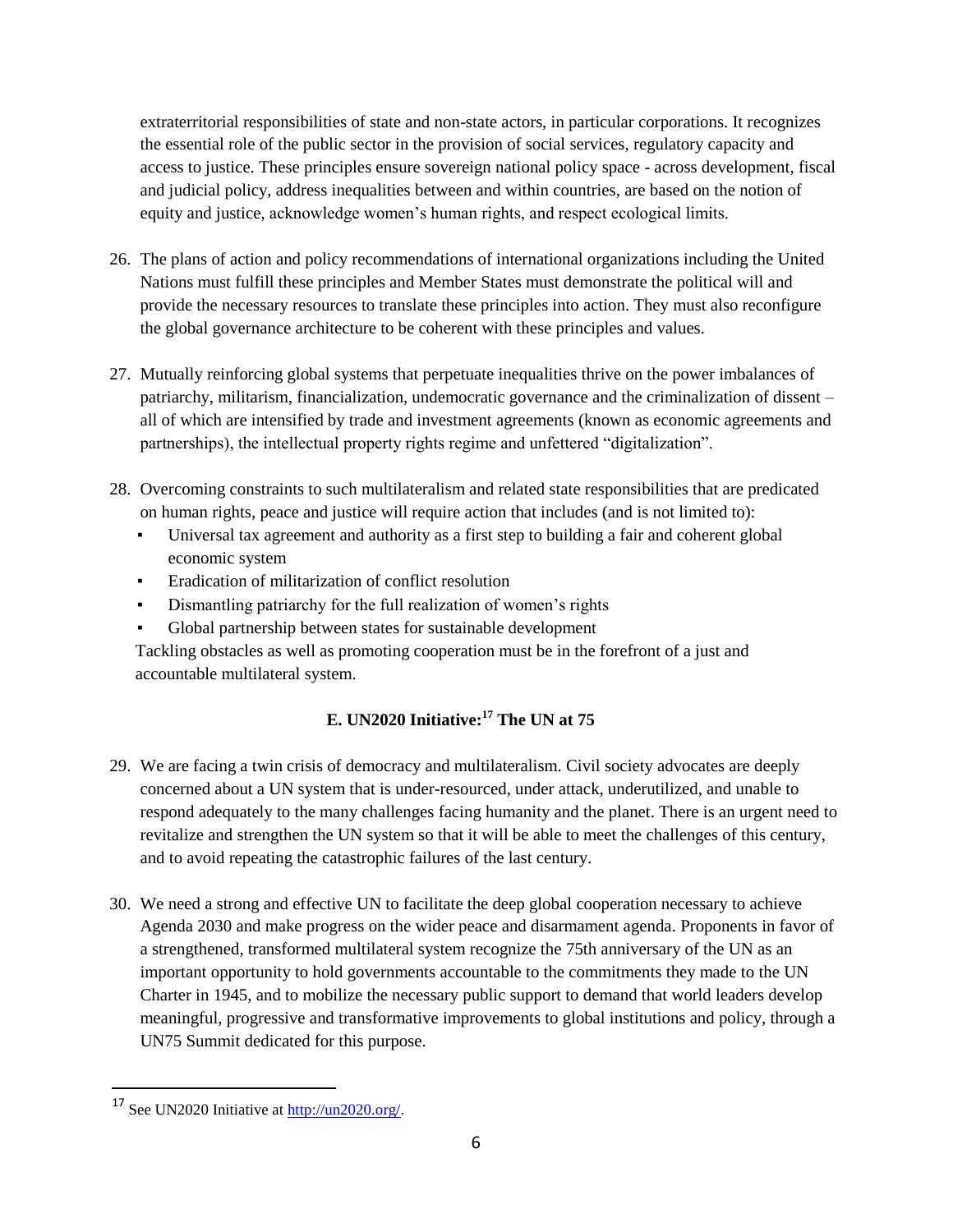31. With space for civil society shrinking and access diminishing, we call and demand for meaningful mechanisms for civil society participation in the UN processes. We also call upon Member States to consider bold proposals, such as a UN Parliamentary Assembly<sup>18</sup> and the World Citizens Initiative<sup>19</sup>, to ensure clear, meaningful and empowered civil society consultation and representation within the UN system.

### **F. Sports, Peace and the SDGs**

- 32. We highlighted the role that culture and sports can play to promote peace, build bridges, foster respect, and facilitate dialogue and reconciliation in areas of conflict. We also recognized the growing contribution of sports in the realization of the SDGs in its promotion of tolerance and respect and the contributions it makes to the empowerment of, among others, women, young people and those living with disabilities as emphasized in paragraph 37 of the UN 2030 Agenda for Sustainable Development.<sup>20</sup> We therefore celebrate the peace initiatives at the 2018 Winter Olympics in PyeongChang as well as the legacy projects of the PyeongChang 2018 Legacy Foundation.
- 33. We encourage governments, sportspeople, sports organizations and civil society to elevate the Olympic Truce<sup>21</sup> vision at all Olympic events, especially at the upcoming Tokyo Summer Olympics in 2020 and Beijing Winter Olympics in 2022, and beyond, and to utilize sports for peace, human rights, values education and sustainable development locally, nationally and globally.

### **H. Peace, Disarmament and the SDGs**

- 34. We reaffirm the primary goal of the UN to "save succeeding generations from the scourge of war", and call on governments to implement this goal by fully utilizing the range of mechanisms outlined in the UN Charter for the peaceful resolution of conflicts, including to accept compulsory jurisdiction of the International Court of Justice (ICJ).
- 35. Peace and disarmament are required to achieve the SDGs. Military activity whether in peacetime or war – contributes considerably to carbon emissions and climate change. Weapons production, proliferation and use undermine societal structures, erode security, increase risks to economic and social activity, contaminate environments and threaten human health, lives and livelihoods. In addition, one of the key reasons for military build-up and military threats is to protect oil supplies, further contributing to climate change and preventing transition to a sustainable economy.

<sup>18</sup> <https://en.unpacampaign.org/>

<sup>19</sup> <https://www.worldcitizensinitiative.org/>

<sup>&</sup>lt;sup>20</sup> Para 37. Sport is also an important enabler of sustainable development. We recognize the growing contribution of sport to the realization of development and peace in its promotion of tolerance and respect and the contributions it makes to the empowerment of women and of young people, individuals and communities as well as to health, education and social inclusion objectives (UN 2030 Agenda).

<sup>21</sup> <https://www.olympic.org/olympic-truce>